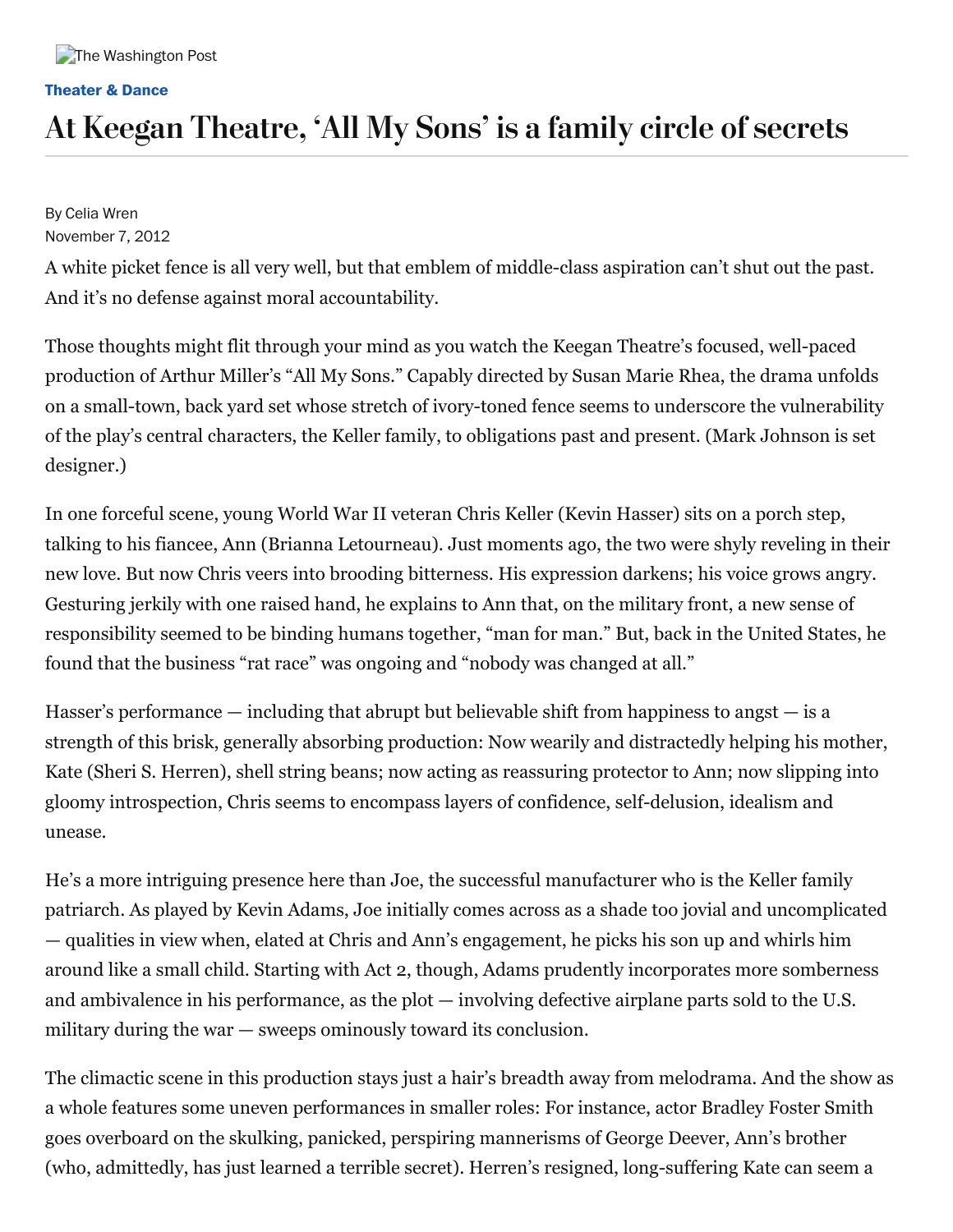tad one-note. But Letourneau does a fine job tempering Ann's earnest sweetness with gutsiness (she also looks swell in the demure 1940s dresses designed by costumier Erin Nugent). And, in a cameo, Allison Corke supplies a burst of energy and humor as the Kellers' flaky neighbor Lydia.

Another neighbor, Dr. Jim Bayliss (Peter Finnegan), helps drive home the play's message about the moral costs of pragmatism and compromise. Once, Jim yearned to do medical research; he then got married and became a family doctor, catering to self-absorbed hypochondriacs. "Now I live in the usual darkness," he observes, baring his heart to Kate. It is a sign of this production's effectiveness that, even as we watch a well-lighted stage, we understand what he means.

*Wren is a freelance writer.*

### **All My Sons**

by Arthur Miller. Directed by Susan Marie Rhea; assistant director, Timothy H. Lynch; lighting design, Stephanie P. Freed; sound, Tony Angelini; set dressing and properties, Katrina Wiskup; hair and makeup, Craig Miller; original music, Matt Rippetoe. With Cate Brewer, Michael Innocenti, Billy Baldwin, Sean Baldwin and Calder Declan LeValley. About 2 hours 15 minutes. Through Dec. 1 at the Church Street Theater, 1742 Church St. NW. Visit www.keegantheatre.com or call 703-892-0202.

### **1 Comment**

The Washington Post

## The story must be told.

Your subscription supports journalism that matters.

**Try 1 [month](https://subscribe.washingtonpost.com/acquisition/?promo=d_am_in_a18&oscode=RPWH&tid=s_028) for \$1**